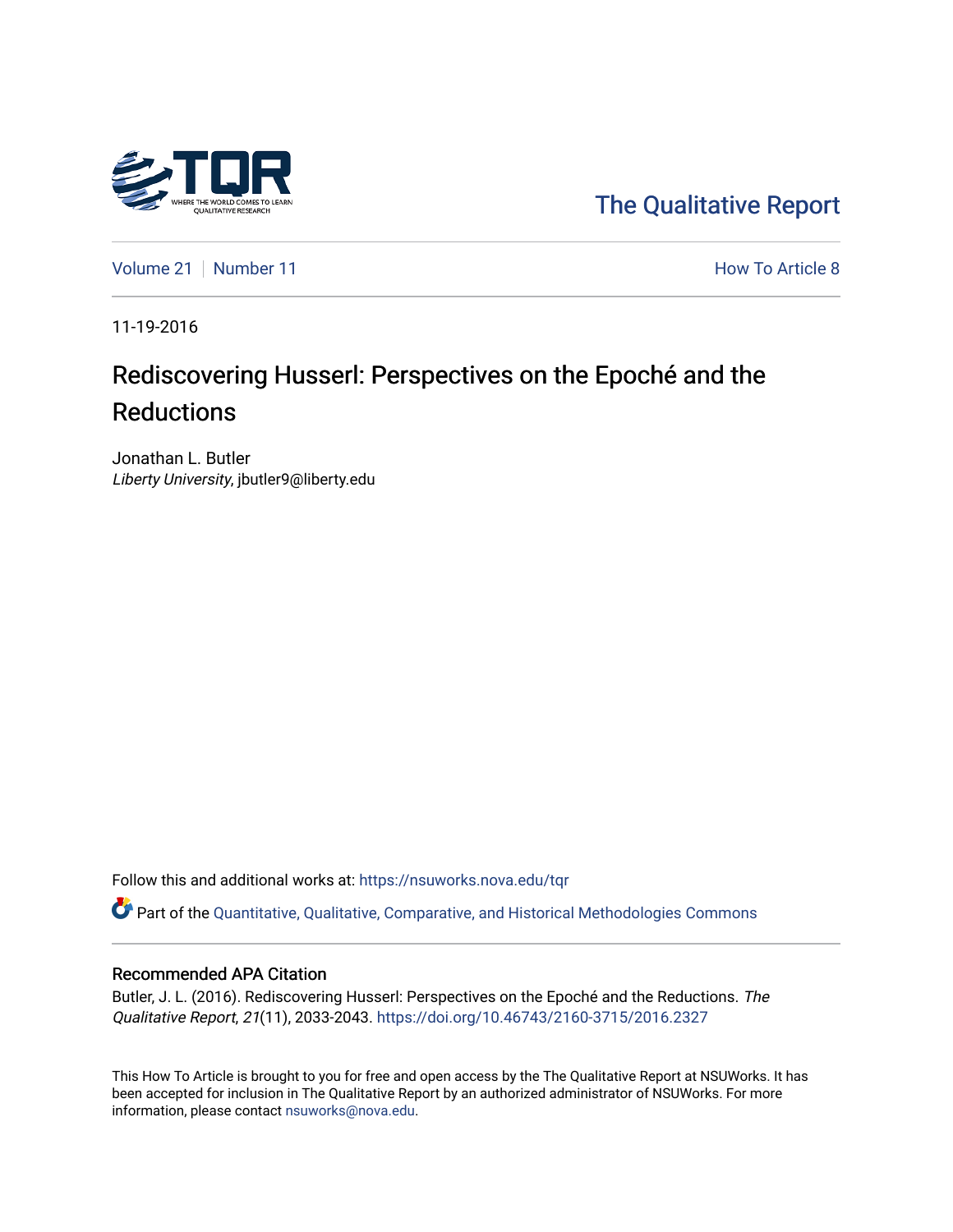

# Rediscovering Husserl: Perspectives on the Epoché and the Reductions

# Abstract

The processes associated with implementing a phenomenological study in the Husserlian interpretation can seem daunting to the new researcher. This is especially true if the researcher intends to implement Husserl's concepts with intentionality and reflexivity. A leading cause of difficulty lies in the tendency for Husserl to change how he described key elements of his phenomenology, particularly the epoché and the associated reductions. Although many very good manuals exist within which a new researcher will find a host of prescriptions for the execution of a phenomenological study, an essential difficulty exists for those who want a deeper understanding of the intentions of phenomenology, not only as a research method, but as a personal orientation for the scholar-practitioner. The intention of this paper is to provide perspectives useful to the new researcher beginning the process of developing a personal orientation to Edmund Husserl's phenomenology.

# Keywords

Epoché, Husserl, Phenomenology, Reductions

## Creative Commons License



This work is licensed under a [Creative Commons Attribution-Noncommercial-Share Alike 4.0 License](https://creativecommons.org/licenses/by-nc-sa/4.0/).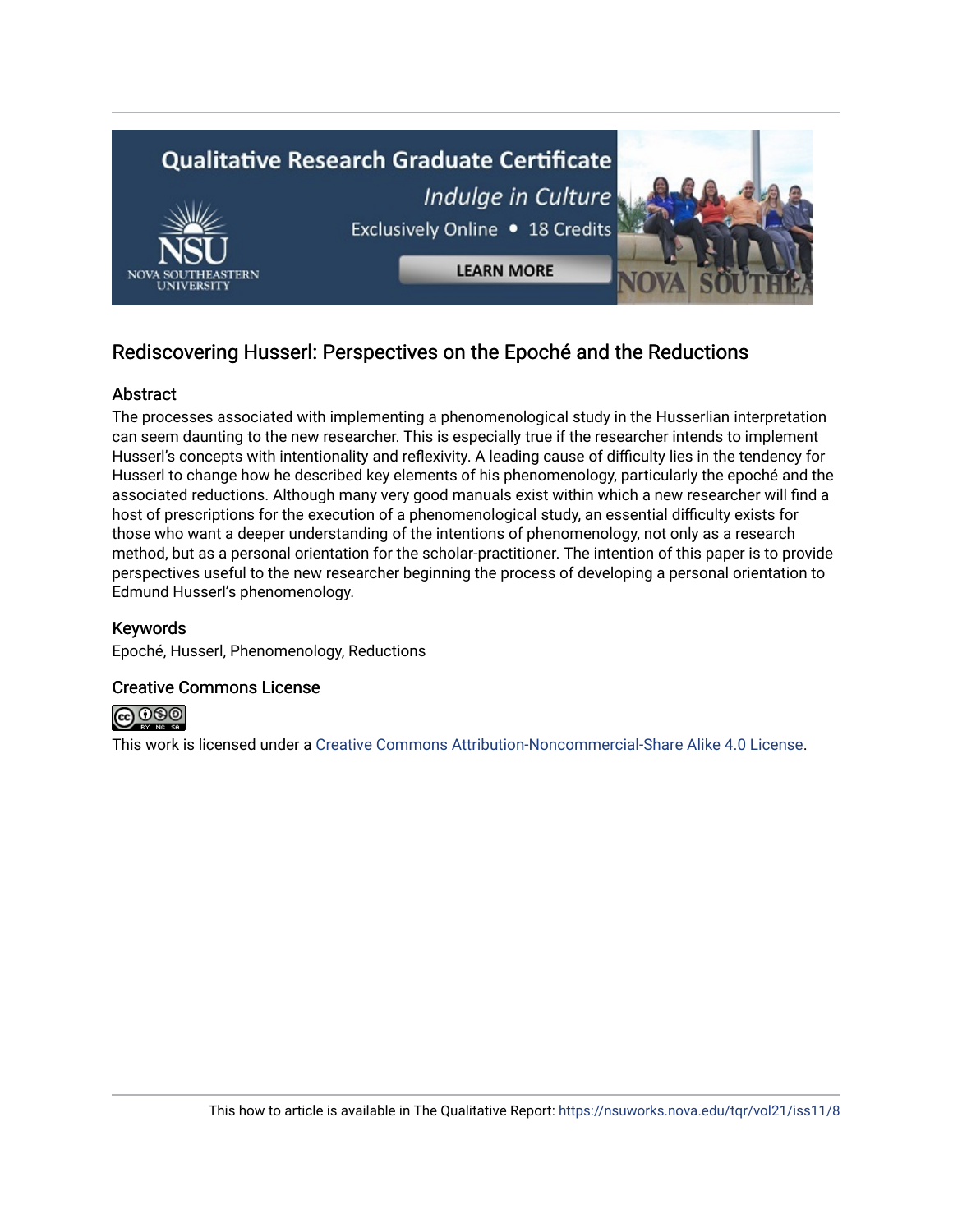

# **Rediscovering Husserl: Perspectives on the Epoché and the Reductions**

Jonathan L. Butler Liberty University, Lynchburg, Virginia, USA

*The processes associated with implementing a phenomenological study in the Husserlian interpretation can seem daunting to the new researcher. This is especially true if the researcher intends to implement Husserl's concepts with intentionality and reflexivity. A leading cause of difficulty lies in the tendency for Husserl to change how he described key elements of his phenomenology, particularly the epoché and the associated reductions. Although many very good manuals exist within which a new researcher will find a host of prescriptions for the execution of a phenomenological study, an essential difficulty exists for those who want a deeper understanding of the intentions of phenomenology, not only as a research method, but as a personal orientation for the scholar-practitioner. The intention of this paper is to provide perspectives useful to the new researcher beginning the process of developing a personal orientation to Edmund Husserl's phenomenology. Keywords: Epoché, Husserl, Phenomenology, Reductions*

This paper is motivated by the sense that transcendental phenomenology offers a depth of possibilities for describing lived experiences (Reeder, 2010). When I began the practice of research, I was confronted with the challenges of understanding the intricacies of what unique individuals reported to me about their perceptions. I became drawn towards transcendental phenomenology as a means to understand those perceptions, because the differences in how people construct meaning is so attractive to me. My practical challenge was to let the experience of the participant stand as he or she intended it to be understood, but my tendency was to filter their experiences through my own eyes, through my own experiences. As an aid to hearing the voice of my participants, phenomenology, as explained in the various writings of its founder, Edmund Husserl (1859-1938), became the perfect method within which I could begin to understand how the perceptions of others helped them to understand their world.

Phenomenology provides a means to observe individual and personal epistemological realities as they arise from their unique perceptions (Pietersma, 2006). The opportunity to understand the subjective perceptions of participants is in itself a compelling draw to phenomenology as a method, yet the orientation seems difficult to fully grasp, particularly in understanding the evolution of Husserl's thinking. Reeder, (2010), as an example of this difficulty, explains that Husserl's writings "need to be read and reread" so that we become aware of how Husserl's "later explorations of consciousness correct and amplify earlier ones" (p. 158). It is not uncommon, even as it was in my past experience as a doctoral student, to be exposed only to a cursory look at phenomenology and its various constructs. This established for me a need to engage in a personal exploration of Husserl's writing so that I could begin to understand some of the many complexities which exist in the method. The orientation I received as a student exposed the difficulties inherent to the method on an intellectual level, but those challenges became real only after beginning to implement the method. A particular difficulty exists in the task of intentionally engaging with what Husserl called the "epoché" (Sousa, 2014, p. 31), and the associated processes of "reduction" and "bracketing" (Chan, Yuen-ling, & Wai-tong, 2013, p. 1). The terms are used so frequently and with so much seeming familiarity that my initial tendency was to falsely embrace an external, superficial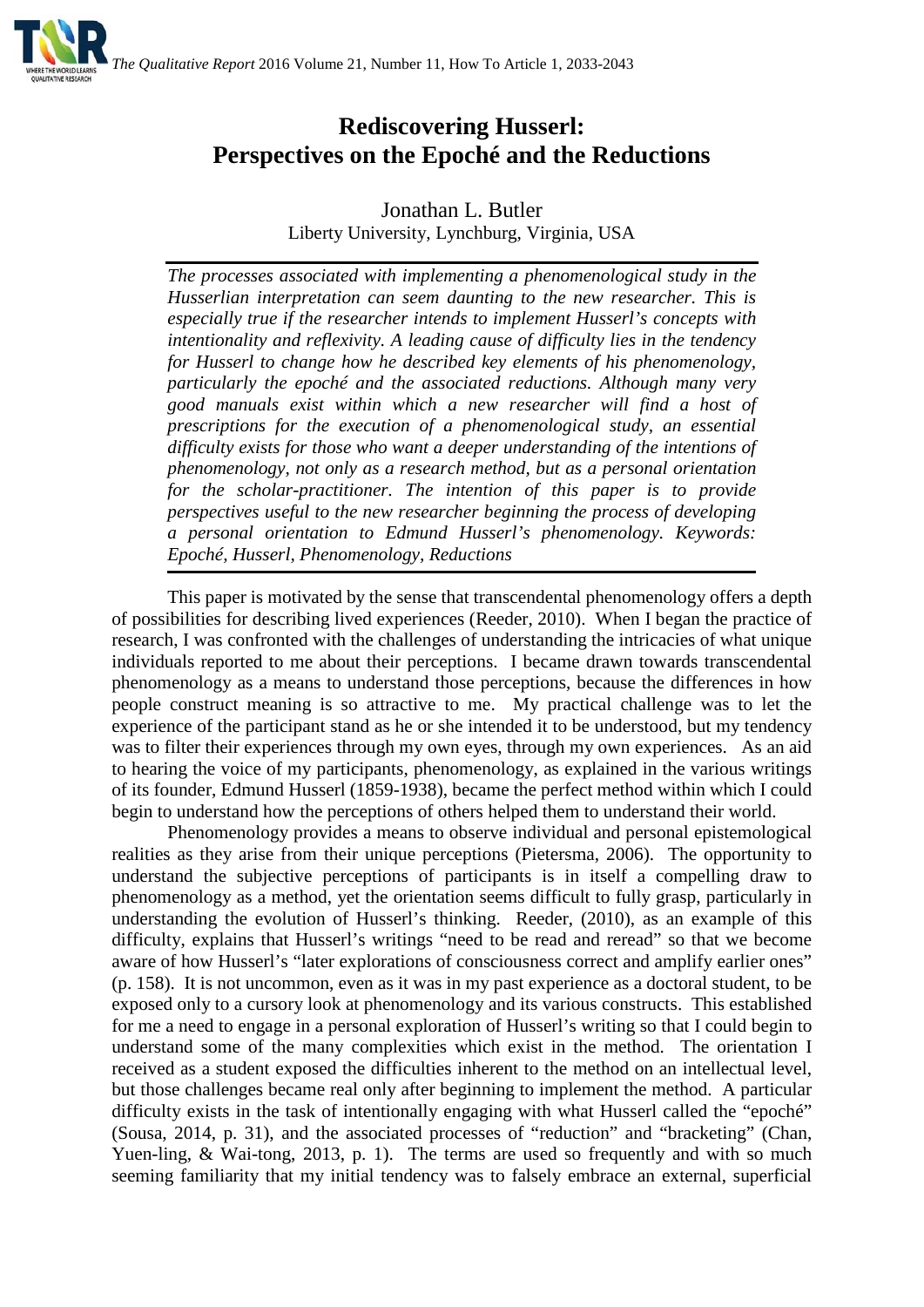examination of the context and meaning within phenomenology. It was only after reading through Husserl's writings that I realized the extraordinary personal investment Husserl asks of the aspiring phenomenologist (Husserl, 1982).

What I intend in this paper is to provide a perspective, acknowledging that there are many such perspectives, with which to understand the epoché and associated concepts in research as they exist in Husserl's transcendental phenomenology. Additionally, the sense that the epoché and the reductions occur on multiple planes simultaneously is an inherent conclusion. As I write above, the aspiring phenomenologist must make an intentional personal investment in the process of phenomenology, in actually doing something within the phenomenological method, but what is often overlooked is the transformational effect *doing* phenomenology ultimately has on the researcher (see Jacobs, 2013).

What I do not attempt to do is to provide a philosophical examination of these terms. Others are far better suited to that task, and I leave it to them happily. This paper is therefore centered on discussing the epoché and the reductions as a fundamental part of transcendental phenomenological researcher.

In the phenomenological sense epoché indicates, as Taminiaux (2004) suggests, a suspension of what "blocks the way to the phenomena" (p. 9). In practice this requires an intentional disruption of one's tendency to overlay personal assumptions on interpretations of the experiences and perceptions of others. Thus, the tendency to retreat to personal beliefs in the interpretation of phenomena can result in a pseudodoxia, leading to false conclusions about the subjective perceptual realities of others. In the interpretation, perceptions recounted by participants can become falsified if the researcher fails to disregard his or her personal experiences. Because of the human tendency to rely on personal experience, Husserl (1982), commenting in the beginning of the Cartesian Meditations, suggests that "we make a new beginning, each for himself and in himself. . .," indicating the extraordinarily personal context of epoché (p. 6). Thereafter, Husserl continues, ". . . we shall put out of action all the convictions we have been accepting up to now" (p. 6). That which I know, I know from my subjective experience alone, yet I must be the objective observer, suspending my tendencies to interpret using my understandings all the while searching for the true heart of the experiences of the participant. That charge is a unique and not easily implemented imperative of phenomenology. The problem of divesting oneself of personal assumptions became evident at a recent doctoral candidate's defense in which the researcher was asked to describe the process used to implement the epoché. The reply simply indicated that the epoché had been performed, and was thereafter not questioned. But how had it been performed, in fact, can it be performed? How had the researcher prepared to remove the accretions of her subjective experience from the interpretations of another's reality? The answer to that question is a fundamental challenge of epoché, and of phenomenology itself.

#### **Questioning the Process**

The experience as an observer in the aforementioned student's doctoral defense prompted my current questioning of Husserl's intention regarding phenomenological processes, specifically the epoché and the reductions. Although much scholarly writing about Husserl's ideas has been done, scholars have reached a wide and not wholly complementary variety of conclusions. These disparate results evidence the complications associated with the task of interpretation. Difficulties exist, observes Duranti (2010), precisely because Husserl, conceivably due to the continued evolution of his thinking, had the propensity to continuously restate the "epistemological and ontological foundations of his philosophy" yet tended not to provide clear examples of his thinking (p. 17). Overgaard (2002) agrees, particularly about the reductions, commenting that the variety of scholarly conclusions reveal that Husserl often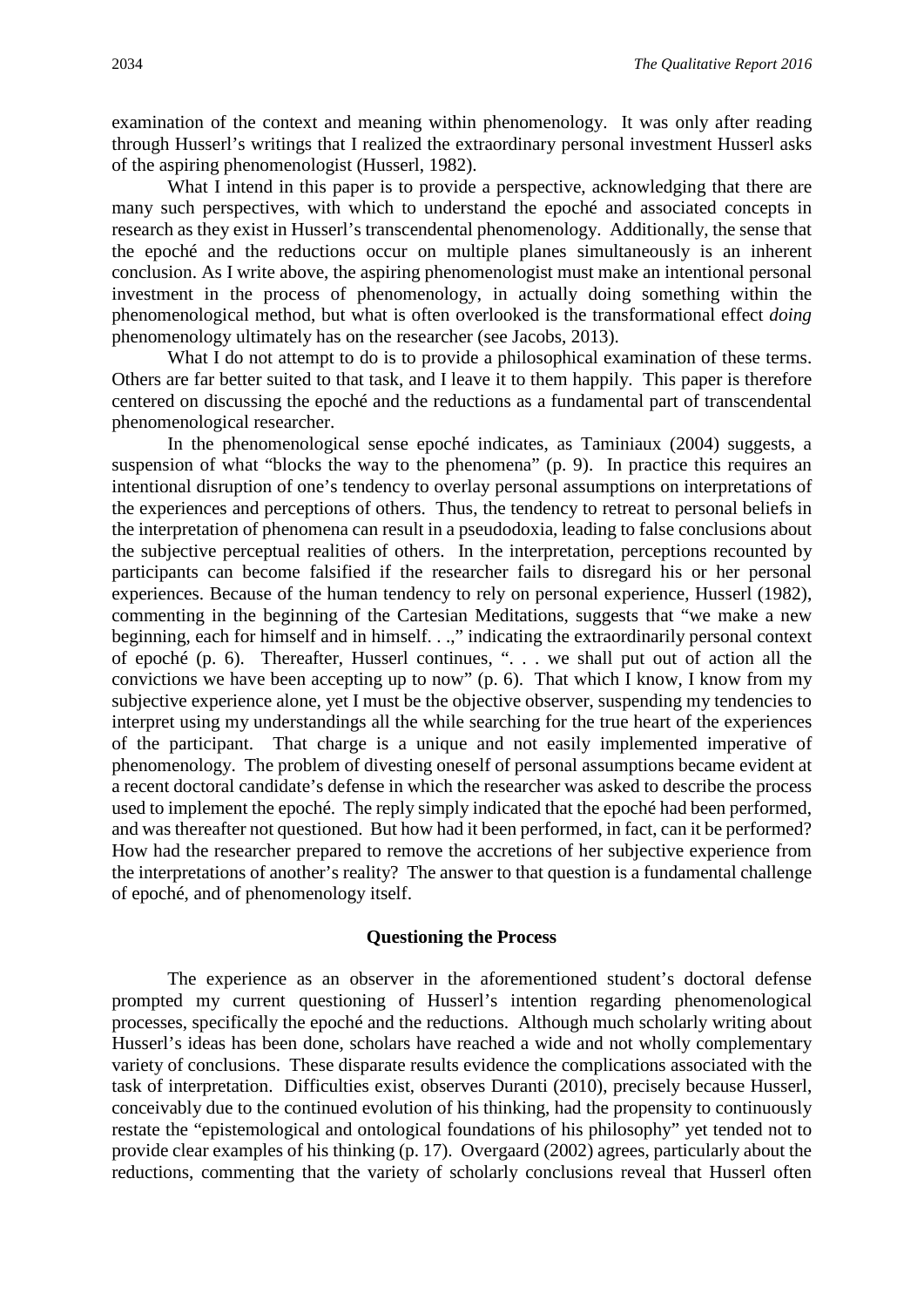lacked clarity "about which functions his reductions were to serve" (p. 209). The result for the researcher implementing the phenomenological process is that a choice needs to be made regarding which interpretation will inform the project under consideration. Do we rely on a method, one of many written over the years by a host of authors, or do we invest in attempting to understand Husserl himself?

#### **Epoché**

At the beginning of a qualitative phenomenological project, researchers can benefit by revisiting the philosophy of Edmund Husserl as a means to understand the epoché. One may be tempted to ask why this is so, as Mortari (2008) did in her study of phenomenology, and it would be remiss not to offer the explanation she articulated:

In order to comprehend the essence of the phenomenological method, the authentic phenomenological researcher cannot rely on manuals where the method is already codified; indeed, if the watchword of phenomenology is "going to the things themselves," then the task of the authentic phenomenologist is "going to the original texts." (Mortari, 2008, p. 4)

The point is that the phenomenological researcher must find his or her own way not only to an understanding of Husserl's intentions, but ultimately to an intersection with his or her authentic self. Particularly in terms of process, this is a pragmatic means to locate oneself as researcher, as academic, and as human being in relation to the participants in the study, and to begin the task of removing all the assumptive detritus that attaches to and describes the researcher as a person living in the world. This goal is central in the epoché and fundamental to operating within the Husserlian method. Simply put, the researcher intentionally refrains from influencing "the participants understanding of the phenomenon" (Chan, Yuen-ling, & Wai-tong, 2013, p.1). Husserl, according to Dowling and Cooney (2012), held that the purpose of phenomenology is to understand the "essence or true meaning of a phenomenon" (p. 23). To say that this is a difficult undertaking is an understatement. Husserl acknowledges the difficulty for the phenomenologist in his introduction to the *Ideen*, in which he uncontrovertibly explains the difficulties in the initial tasks of the method:

Indeed what makes so extraordinarily hard the acquisition of the proper essence of phenomenology, the understanding of the peculiar sense of its problems, and of its relationships to all other sciences (in particular to psychology), is that, for all this, a new *style of attitude* is needed which is entirely altered in contrast to the natural attitude in experiencing and the natural attitude in thinking. (Husserl, 1983, XIX)

Once the researcher makes that philosophical turn, it becomes apparent that one's own experiences are now barriers to a pure objectivity. Nevertheless, one's ability to look past his or her own experiences is fundamentally important to the phenomenological process. Husserl (1983) specifies that the phenomenologist must approach the world with the conviction to "alter it radically" (p. 57). Husserl's process includes the element of Cartesian doubt as a means to begin to find a freedom from our assumptions. All of what we know of a phenomenon in the natural attitude, and which is our grounding to interpretation, is subjected to a "parenthesizing" that allows the researcher to implement "a certain refraining from judgment" about the phenomenon, "which is compatible with the unshaken conviction of truth, even with the unshakable conviction of evident truth" (Husserl, 1983, pp. 60-61). Although we know the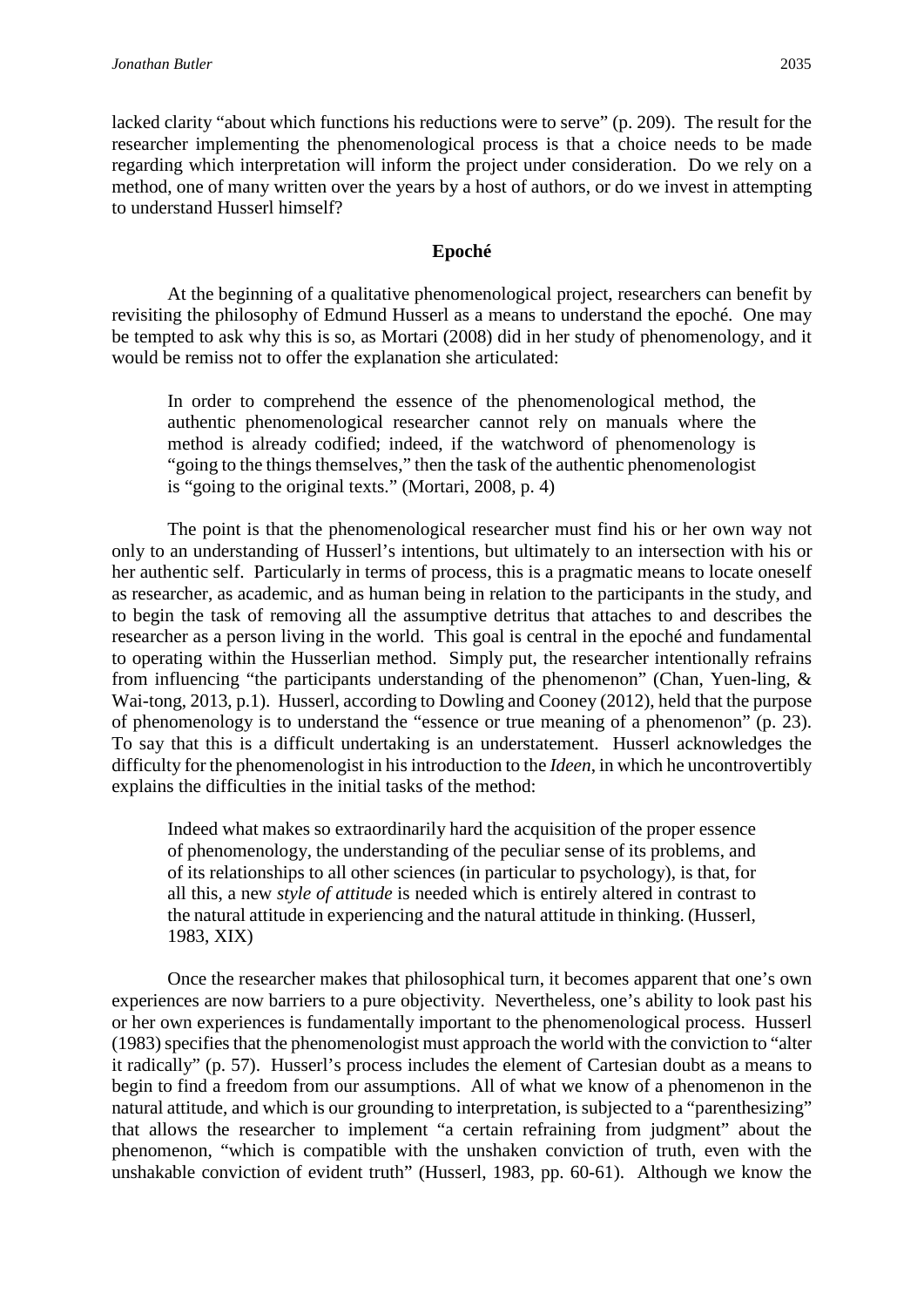absolute facticity of a thing, Husserl says, "we put out of action the general positing which belongs to the essence of the natural attitude" (p. 61). The natural world, bracketed, parenthesized, negated, doubted, nevertheless remains "according to consciousness as an actuality even if we choose to parenthesize it" (p. 61). What exists in all facticity is bracketed away from the researcher's judgment in order that he will be free to interpret a *separate* reality. Bracketing, the most frequently accessed metaphor within epoché, is a continuous process of self-constraint; it is not a one off event that takes place once and for all and then is done (Hamill & Sinclair, 2010).

Once the researcher's experience is bracketed, the problem of interpretation arises. How is one to interpret without the use of background and domain assumptions derived from personal experience and central to the researcher's core, which have now been put out of action? Bracketing requires more investigation in order to see the way forward towards the experiences of participants as they accumulate in data collection, and of which one must make interpretive sense in the process of analysis. The participant's voice provides the evidences of his or her perceptual experience on which phenomenological investigations proceed. Reeder (2010), in discussing phenomenological data, uses the term *evidence* as opposed to the more frequently found term *experience*, but this usage denotes a fundamental assumption that lived experiences, the actual substances of Husserl's method, are the evidences of phenomenology. As a philosophical science, evidence exposed by phenomenological inquiry is indicative of the subjective realities of individuals living in the social milieu. Schutz (1967) gives a thorough accounting of the processes of evidence which result from the means in which an actor's "subjective experiences manifest themselves," and in which the "objectivations" or "products of action" become "evidence of what went on in the mind of actors who made them" (p. 43).

Bringing an individual's perceptual moments to light is the challenge of phenomenological inquiry. Reeder (2010) affirms the conclusion, observing that phenomenology attempts to "make explicit the evidence for certain kinds of claims" reflectively doing so by "seeking objective truths" thereby exposing the "subjective appearances of these truths" (p. 22). A retreat to Schutz (1970) explains the dissonance surrounding the intersection of objective reality to subjective experience. Husserl, explains Schutz, saw phenomenology as dealing with human experience, and as Schutz clarifies, phenomenology deals with the "underlying assumptions and their implications" people make about, and because of their experiences (p. 56). Consequently, experience is the foundation of individual subjectivity. Schutz goes on to say:

How can I, in my attitude as a man among other men or as a social scientist, find an approach to all this if not by recourse to a stock of pre-interpreted experiences built up by sedimentation within my own conscious life? (Schutz, 1970, p. 56)

As much as one's individual experiences with the social milieu are separate and apart from that of others, despite levels of convergence that may occur in the socially mediated task of meaning-making -- the value laden constructs that make up social groups -- those experiences are ultimately only relevant to that individual. Despite that, the combined human stream of consciousness that exists with all together, and of which all are a part, continues to exist. This is not an objective truth but an accretion of combined subjective experiences. Schutz (1970) uses the example of living "in the flow of duration" but goes on to explain that only by a pure act of "reflection" can "I turn my attention to my living experience" (p. 62). This turn, however remains intuitively subjective.

Notwithstanding the role of subjectivity in developing meaning for individual actors, questions about the role of objectivity for the researcher persist. If the experiences I have as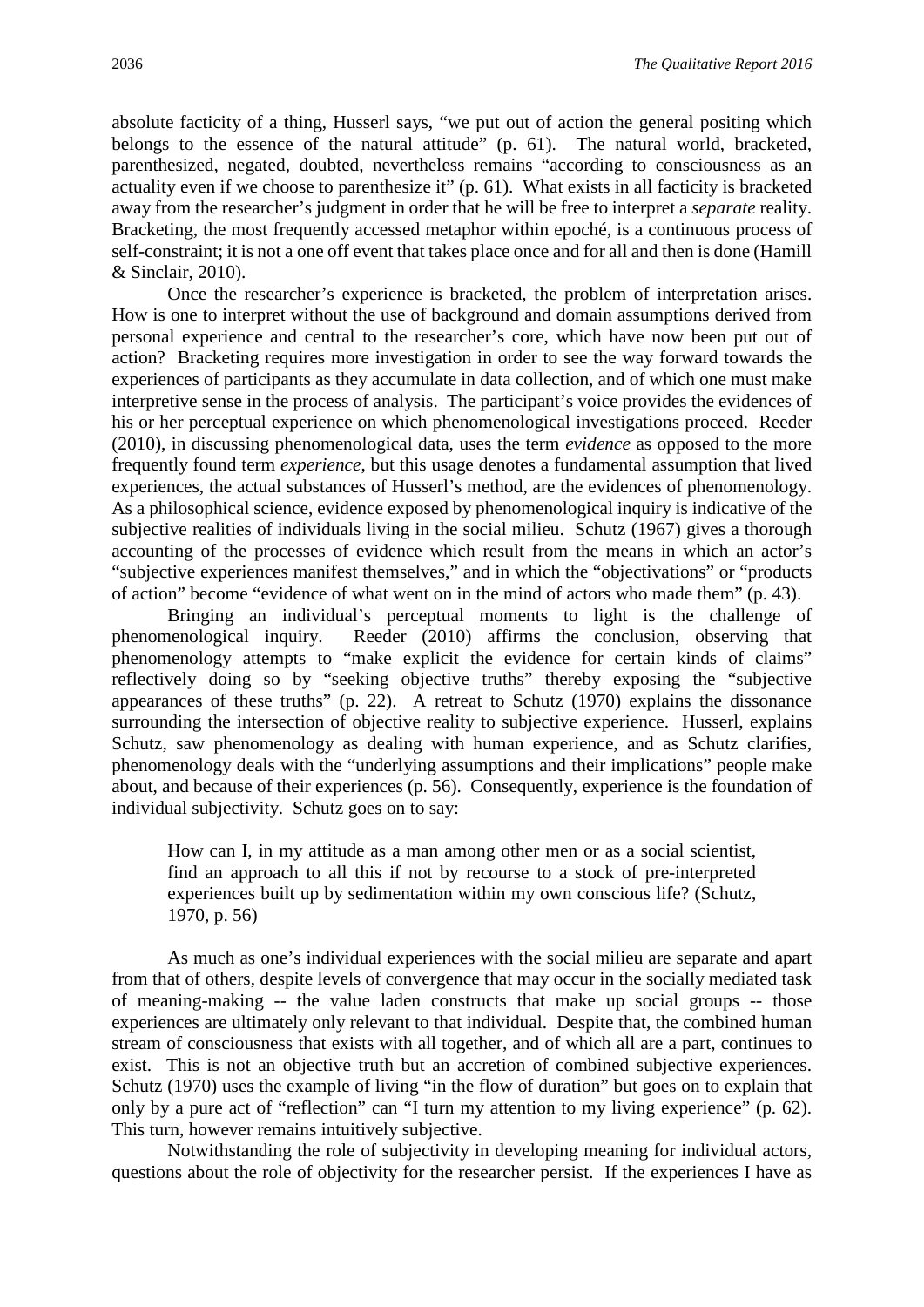an actor in the social stream are rendered subjective, as they must be, how can my observations of another's interpretation of their lived experience not be a subjective interpretation as well? Schutz (1967) removes the confusion by announcing that "objective meaning therefore consists only in a meaning-context within the mind of the interpreter, whereas subjective meaning refers beyond it to a meaning-context in the mind of the producer" (p. 44). As the observer, I cannot place my interpretation of the subjective acts of others as if I had performed the acts, for in so doing I have relied not on their experience and intent, but on my subjective meaning making capacity. Rather, only by "bracketing" out my subjective self, can I reflect on the intentionality of the actor (Schutz, 1970, p. 316). Nonetheless, the notion that bracketing remains in place as a container for personal assumptions, experiences, and meaning and knowledge constructs exists, but although a researcher brackets these elements of personal lived experience, the researcher is nevertheless left with the essence of all that he or she is, and the conscious awareness of that aspect of the self.

Husserl explains this, argues Findlay (2012) in his commentary on the *Ideen*, by recalling that all lived experience is of the natural world, and that this experience is incorporated in the "natural attitude" (p. 69). Further, all natural attitudes incorporate a "thesis" which "regards the natural world as having unquestioned existence" (p. 69). Suspending the natural world is the intentional objective of epoché. Nevertheless, when we suspend the natural world, Findlay argues, a "residuum" of the natural thesis remains that "cannot be put out of action" (p. 70). The residuum are the acts of consciousness which comprise the things of the natural world. Husserl, Findlay concludes, concedes that the epoché cannot "suspend the a priori of consciousness itself" (p. 75).

With that understanding, researchers must be aware that even in the most fruitful instantiation of the transcendental epoché, conscious awareness still operates, and presumably still exercises the data with the researcher's internalized experiences. A fundamental tension appears to exist in the competing realities of bracketing one's assumptions, on one hand, and acknowledging the continued existence of conscious awareness on the other? One might think of conscious awareness as a consciousness of the self in the world, or as Perniola (2011) observes, citing Husserl's *Vienna Lectures,* conscious awareness becomes the "human posture which immediately intervenes in the whole remainder of practical life with all its demands and ends" (Perniola, 2011, p. 158, citing Husserl).

This intervention poses quite a problem for the researcher, as it did indeed for Husserl in his fundamental arguments on consciousness and subjectivity. Awareness of the self is both distinct from and implicit in the researcher's purposeful intention to expose the essence (wesen) of the phenomenon under investigation, an implied contested territory within which knowledge of the self and a represented knowledge of the other exists which must be reconciled. Thus, the reconciliation, indeed the refutation of the self / other dichotomy is an implied task of the epoché. Moreover, the dichotomy of the phenomenon itself is a contested territory for the researcher to tackle, as Mortari (2008) observes citing Arendt, "what appears (phenomenon) is a mere appearance that conceals the truth (being) of the thing, which does not appear above the surface" (p. 4). What we see is not the reality of a phenomenon in its essence; rather, it is the actuality of the phenomenon as it appears to our interpretation. Without invoking the phenomenological attitude, what becomes known is only a subjective interpretation colored by one's subjective arsenal of assumptions. Jacobs (2013) clarifies further explaining that the inherent sense of phenomenological reflection Husserl intends requires of the researcher an acknowledgement of those things not seen by developing "perceptiveness to the difference between what appears and the way in which it appears to me" (p. 354). In my experience, doing so is not a simple act of will. Understanding the practical implication of Jacobs's statement requires that the researcher must attempt to understand the phenomenon as it is, in its own environment, as separate from the researcher's assumptions. The method for a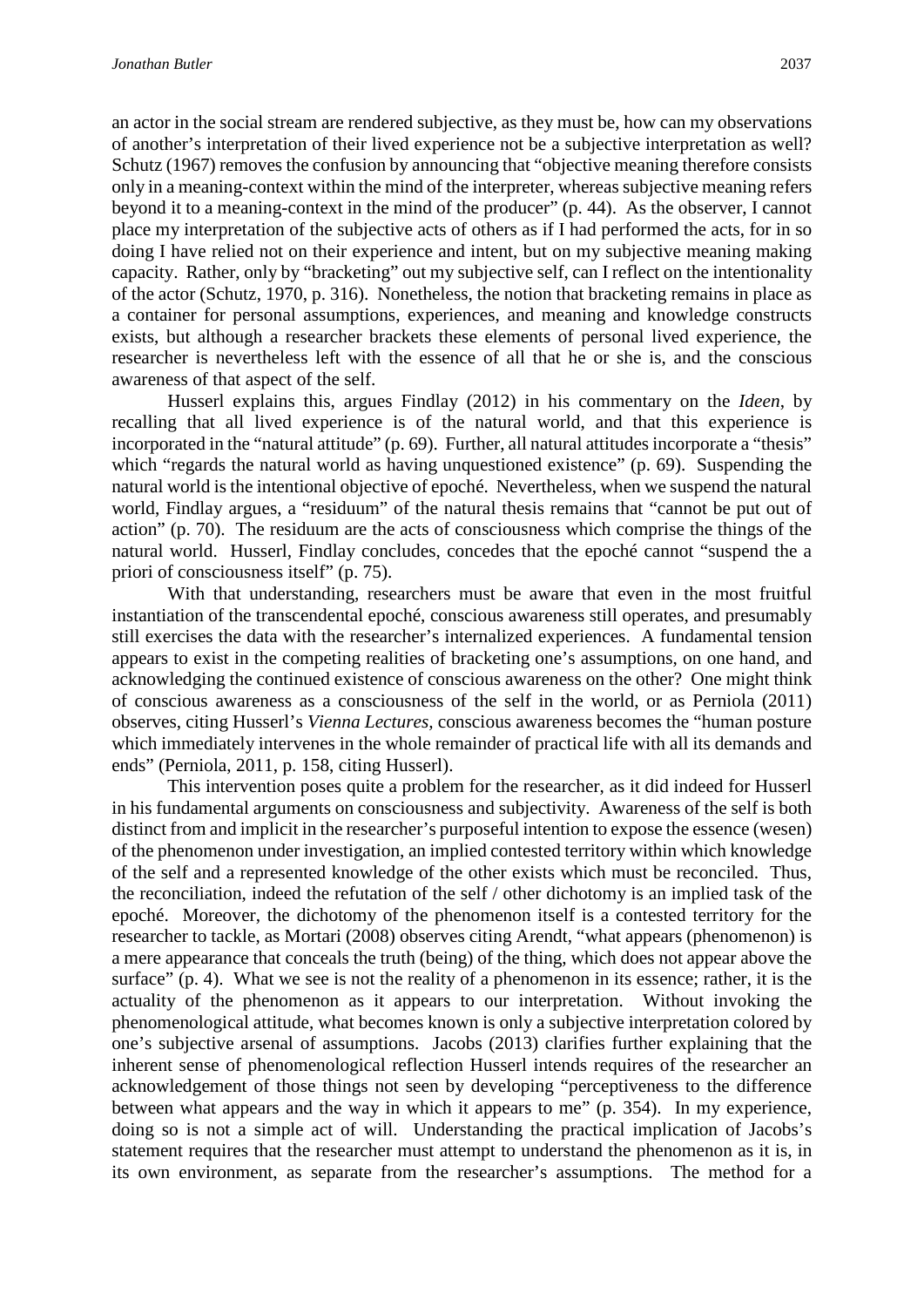researcher to do so is through the epoché and the reductions, a process that I frequently experience to be frustratingly just of reach. Indeed, quieting one's interpretive frame is a personally challenging necessity in order to implement the phenomenological method.

#### **Epoché through Reduction**

With that area of contestation firmly in mind, and as previously explained, the phenomenological method relies on the epoché as a means to reduce the interjecting awareness of the self in favor of the experience of the participant. Epoché, in the interpretation intended by Husserl qua phenomenology is explained, argues Russell (2010), as "the state reached by the way of the reduction(s)" (p. 57). Russell is quick to note that Husserl used epoché in a number of ways, for example, as "transcendental reduction," or as "phenomenological reduction," both of which should be understood to be synonymous expressions indicating the process by which assumptions are cleared through the phenomenological method (p. 57). For this process, Husserl used the metaphorical term "bracketing" (Russell, 2010, p. 57). Hopkins (2010) adds Husserlian color to the context of epoché observing that the epoché, as transcendental reduction, takes all that exists, all that is understood about a phenomenon as a priori knowledge, and causes it to be "put out of action in advance by the epoché" (p. 210). The target of the epoché in that usage is the researcher, not the phenomenon.

Thus armed with a definition of epoché, the researcher is faced with the problem of process, the steps of the phenomenological process which constitute the epoché. Creswell's (2013) often referenced methodological approach, rather than explaining the epoché in useful terms, relies instead on Moustakas' sense that researcher takes "a fresh perspective towards the phenomenon under investigation" (p. 80). While helpful, this fails to provide usable detail. Again, researchers are left with the problem of identifying the means with which to accomplish the epoché, calling to mind and adding immediacy to Mortari's (2008) prescription, earlier referenced, that we return to the originals. With the necessity of original understandings put forth, it may be helpful not only understand epoché, as was begun above, but to investigate the phenomenological reductions as a means to find a usable phenomenological method.

#### **The Phenomenological Reductions**

Having landed on a definition of the epoché as indicative of the reductions, the next task is to uncover how reductions respond to the epoché. Clear scholarly insight or agreement has not always been evidenced as to whether or not reductions are needed for phenomenological research, or if epoché alone suffices, an argument that Perniola (2011) considers in his quest to "expand" the epoché (p, 158). In the process of his essay, Perniola rests several of his conclusions on Bossert's restating of Spiegleberg's argument that reduction is not necessary for epoché, in fact, that "Husserl never succeeded in clarifying the relation between epoché and reduction" (Perniola 2011, p. 159, citing Bossert). On the surface, this perceived lack of clarity on Husserl's part seems to add to the difficulties of employing the reductions at a personal level. In at least one view, the argument is imprecise at best, perhaps more than that, wholly inaccurate. Reaching back to Schmitt (1959), as an example, is commentary which challenges Spiegleberg's claim. Schmitt agrees with those who contend that epoché and reduction are synonymous terms, but only in Husserl's early and middle period. In his later writings, Schmitt explains, Husserl explicitly describes epoché and reduction as distinct terms suggesting that "the suspension of all natural belief in the objects of experience is called the epoché" (p. 240). More to the point is the second half of Husserl's statement according to Schmitt, calling the enacted epoché "a precondition for reducing the natural world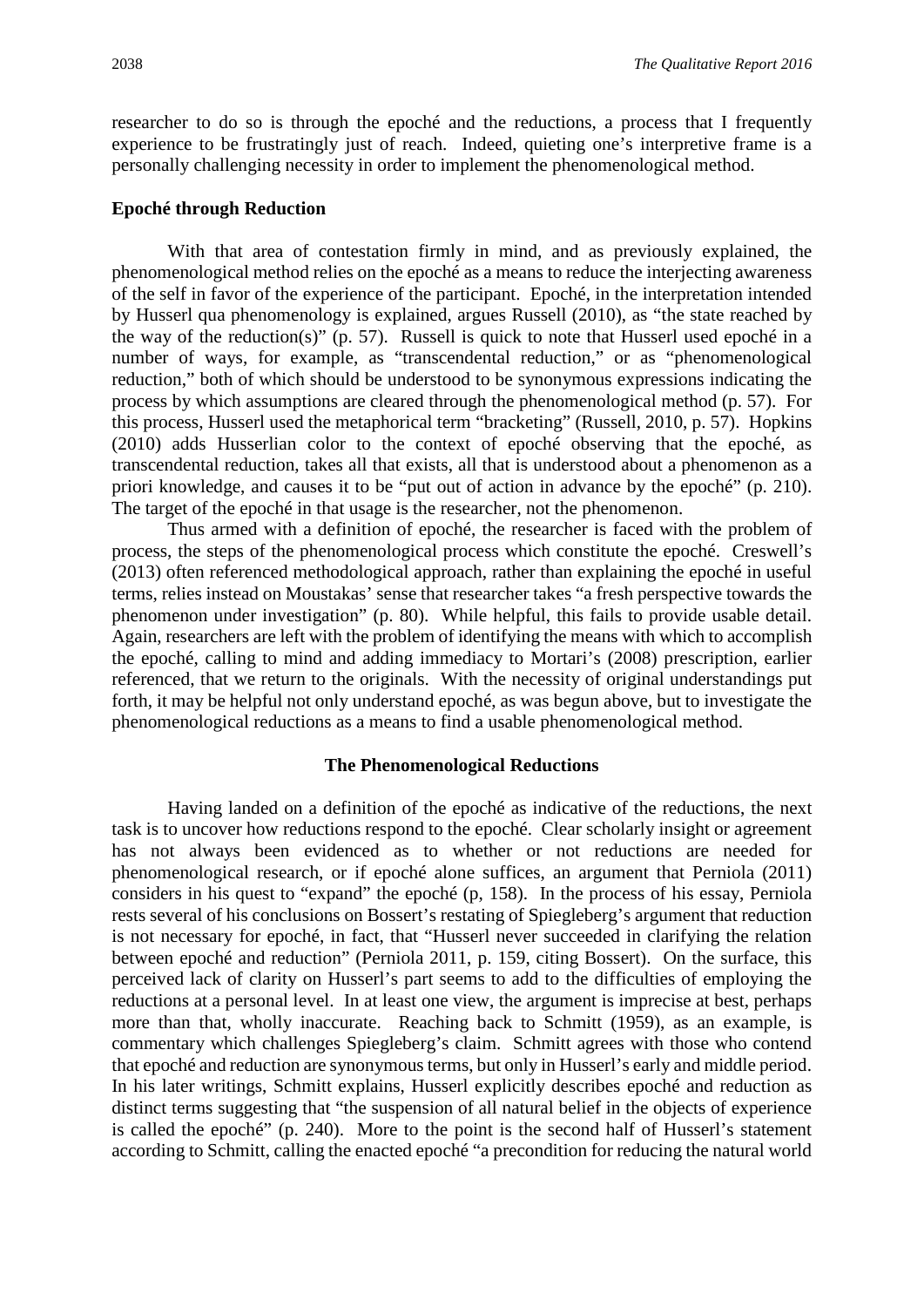to a world of phenomena" (p. 240). This is a clear indication of the path from epoché to reductions, with the reductions dependent on the epoché.

Others have taken this purist interpretation of phenomenology. Jacobs (2013) makes a persuasive argument for the reductions, observing that once a "radical bracketing of the world" has occurred, and as one continues to gain "phenomenological insights," a significant change occurs to the "character of the reduction" (p. 361). Lübcke (1999) had previously taken that a step further suggesting that once Husserl succeeded in changing phenomenology into transcendental phenomenology, the "sense of the epoché" changed (p. 6). Further, for the transcendental phenomenologist, nothing exists "outside the epoché" (p. 7). If that is true, then the phenomenological researcher, once having employed the epoché, has made an intentional commitment that alters the manner in which a phenomenon is known in its entirety by that researcher, thereby accomplishing a transformational reduction of the experiences of the self. Let me explain, as a researcher, once I make the commitment to the epoché, I can no longer give validity to my previous understandings regarding a particular phenomenon, even those which I may have previously shared with another. Once I put away my natural understandings, it becomes possible to arrive at a new understanding of the phenomenon based purely on the essential characteristics of the phenomenon itself. Cerbone (2014) clarifies, arguing that I thereafter am not looking at the "objects of my experience," but rather I now "focus my attention on the experience of those worldly objects" (p. 23). This changes the researcher's method of approaching phenomena. Returning to Jacobs (2013) discussion of the effect implicit on the researcher:

One is not a phenomenologist when, in order to satisfy a fleeting interest that is awakened by the new phenomenological literature, one does some phenomenology, performs for a while some phenomenological reduction, and becomes acquainted with a few intentional analyses, or even carries them out oneself. Rather, one is a phenomenologist, when one has made a personal life choice. (p. 356)

The sense of the epoché taken herein is informed by Schmitt (1959), referenced previously, that in order to come into the reductions, one must perform the epoché; the process of disassociating the mind from the assumptions previously held about one's own experience, and deciding to withhold decisions about the validity of new experience(s). It is the move towards the philosophical attitude which Husserl (1965) observes has "grown out of a critical attitude to each and every traditional predisposition" (para. 44). Moran (1999) observes the personal nature of this confrontation with epoché as "a means to purify transcendentally . . ." and to "access to the domain of consciousness itself" (p. 137). This is the working of the epoché on the inner person, the crucial phenomenological confrontation which radically changes that person not just in terms of a particular phenomenon, but in terms of all experience.

#### **Inside the Reductions**

To add more fuel to the fire concerning the distinctions between the epoché and the reductions, commentary by Schmitt's (1959) contemporary, Rudolf Boehm (1965), begins to explain the task of uncovering Husserl's views on the reductions. Reduction, in the form of the phenomenological reduction, argues Boehm, first appeared in Husserl's 1905 lectures (Boehm, 1965). His evidence for the claim is none other than Husserl himself, who wrote a note on a folder of research manuscripts, Boehm contends, which stated the following: ""Historical note: In the Seefeld pages (1905) I already find the concept and the correct use of phenomenological reduction."" (Boehm, p. 190, citing Husserl). This indicates that Husserl's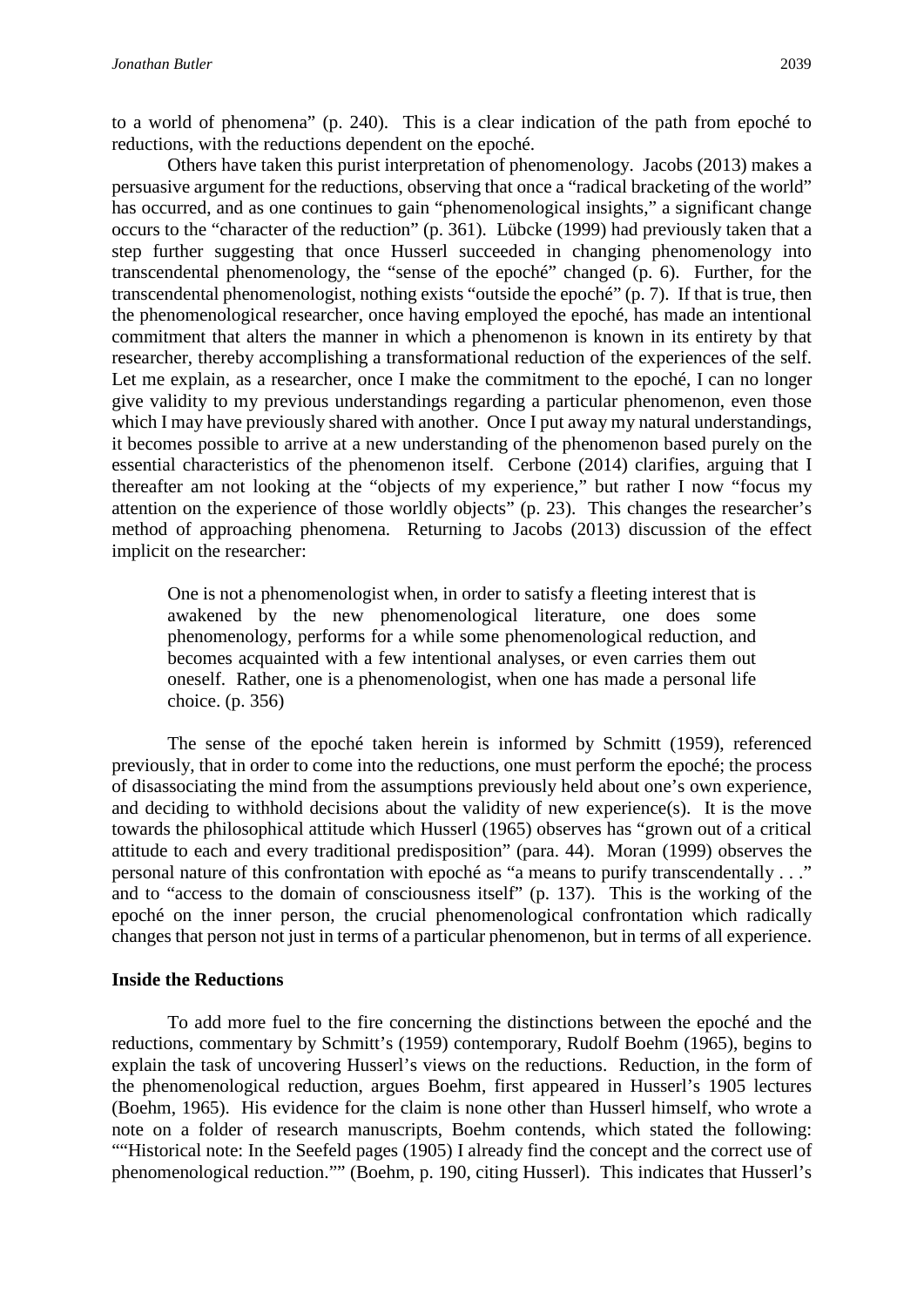notion of reduction developed during the time of the *Logical Investigations* and "in the thoroughly explicit presentation of the phenomenological reduction contained in the five lectures on the *Idea of Phenomenology*," which occurred in 1905 to perhaps 1917 (p. 190).

The idea of the reductions was thereafter made explicit, argues Boehm (1965), by Husserl himself with the following insightful declaration:

This means that any transcendence involved is to be marked with the index of elimination or of indifference, of epistemological nullity, which means that the existence of any transcendent whatever, whether I believe in it or not, is no concern of mine; this is not the place to pass judgment upon it, it simply plays no role here. (Boehm, pp. 190 – 191, citing Husserl)

This is the substance of what Husserl termed a reduction, according to Boehm (1965), and what we have come to identify as "the phenomenological reduction" (p. 191), which Boehm takes to be the essential confrontation with the epoché. The epoché and the phenomenological reduction, as epistemological instantiations, are synonymous. Yet, here again, refuting Spiegleberg's argument cited earlier, even in the sense of symmetry existing between the two terms, the processual exists which continually renders them as separates. McGuirk (2008) provides more clarity exclaiming that "both of these notions can be understood as means of bringing about the reorientation of the philosophizing subject from the natural to the phenomenological attitude" (p. 106). The reorientation McGuirk points to is synonymous with "the transcendental turn" which comes into itself as one turns toward the natural attitude, not as a means of embracing the natural world, but of acknowledging that it is simply "there" (p. 107). Thus objectifying the natural world, one observes its happenings, but does not live therein.

Finlay (2008) provides concrete direction to the processes involved in phenomenological reductions explaining them as four individual epochés. She contends that the steps include "the epoché of the natural sciences" (p. 5), which works to move the researcher into the "lifeworld" as seen from within the "natural attitude" (p. 5). Thereafter, the "epoché of the natural attitude" is exercised (p. 5), which Finlay understands to be a process of bracketing the "natural taken for granted lifeworld" (p. 6). The third epoché is the "transcendental reduction," and the fourth is the "eidetic reduction" (p. 5) which describes phenomenon by their very essence. This account resonates with McGuirk's (2008) above, moving one from the natural attitude to the phenomenological attitude, all reductions that take the researcher closer to what Husserl described in the following:

All natural interests are put out of play. But the world . . . has not disappeared . . . it is just that . . . it is under our gaze purely as the correlate of the subjectivity which gives it ontic meaning . . . I stand above the world, which has now become for me, in a quite peculiar sense, a *phenomenon*. [Italics in the original]. (Finlay, 2008, p. 7, citing Husserl)

Finally, in the eidetic reduction one is able to see the essence of what had formerly been seen as an object, but now is understood in its more abstracted form (Finlay, 2008). The result, as Jacobs (2013) had earlier suggested, is an epiphany of sorts for the researcher:

Perhaps it will become manifest that the total phenomenological attitude and the epoché belonging to it are destined in essence to effect . . . a complete personal transformation, comparable in the beginning to a religious conversion, which then, however, over and above this, bears within itself the significance of the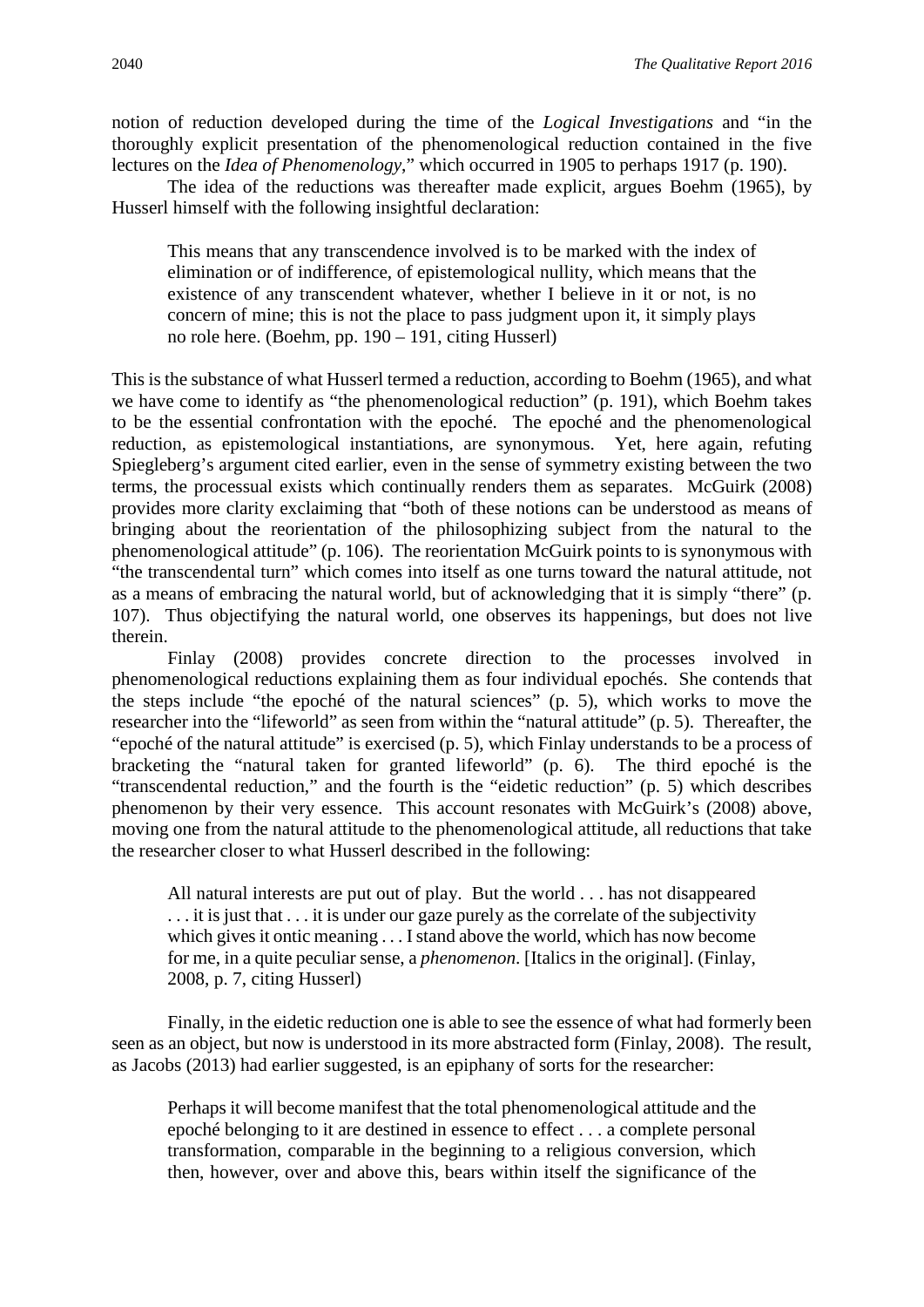greatest existential transformation which is assigned to mankind as such. (Finlay, 2008, p. 8, citing Husserl)

Finlay's (2008) contention that the reductions are individual epochés is not without precedent. Consider Moran's (1999) contention that the epoché is "part of the reduction" (pp. 147-148). In this explanation, the terms are synonymous in action; that is to say one does not perform a reduction without the associated epoché, yet in the character of that which is synonymous, while the terms are alike, they are not exactly alike. Moran explains that Husserl thought the need for the epoché was as an aid to "grasping consciousness" (p. 147). Without the processes of reductions, it would be all too easy to use our natural understandings in characterizing the eidetic. Tying the process together, Moran remarks that the "move to the eidetic is difficult to achieve" without the "vigilance of the epoché" (p. 147).

#### **Conclusion**

It remains difficult to pin down the reductions and the epoché in terms of the meaning that Husserl ultimately intended and which has been suggested in the preceding narrative. Husserl used the titular aspects of the reductions haphazardly, and often combined them or changed their qualities. Moran (1999) recalls that, in one particular text, Husserl denoted "eight different forms of reduction" (p. 147). Despite the tendency to change the language used to describe the reductions, Husserl was convinced that the reductions were the way to clear the conscious mind for the work of phenomenological science that existed "within the sphere of the epoché" (Moran, p. 147, citing Husserl). In fact, even Husserl was given to muse about the need for a "systematic theory of phenomenological reductions" (p. 147) which he did not live to formulate.

As a researcher approaches phenomenological research, the process begins with the self, when, with the reductions and the epoché, he or she begins to suspend the natural world (Schmitt, 1959). One moves from a position of using personal assumptions and experiences to interpret phenomena to a point where those assumptions and previous experiences are refuted. More precisely, as Husserl (1913, 1983) explained, one subjects assumptions to a "certain annulment of positing," they are encapsulated, set aside through the intentional process of bracketing (p. 58). The reductions are at once the primary means towards realizing a transcendental awakening for the researcher, and concomitantly, to work towards a sensitization of the phenomenologist towards the eidetic qualities of all phenomena. This has the capacity, and in fact is intended to change the researcher once and for all. Despite the challenges in understanding the many varied uses of terms describing phenomenology which Husserl employed, the sense still exists that the phenomenological, epistemological, and transcendental changes that occur for the researcher are what Husserl intended all along, a radical inner reorientation towards all lived experience which eclipses both time and space.

#### **References**

- Boehm, R. (1965). Basic reflections on Husserl's phenomenological reduction. *International Philosophical Quarterly, 5*(2), 183 – 202.
- Cerbone, D. R. (2014). *Understanding phenomenology*. Durham, UK: Acumen Publishing Limited.
- Chan, Z. Y., Yuen-ling, F., & Wai-tong, C. (2013). Bracketing in phenomenology: Only undertaken in the data collection and analysis process? *Qualitative Report*, *18*(30), 1- 9. Retrieved from<http://nsuworks.nova.edu/tqr/vol18/iss30/1>
- Creswell, J. W. (2013). *Qualitative inquiry and research design: Choosing among five*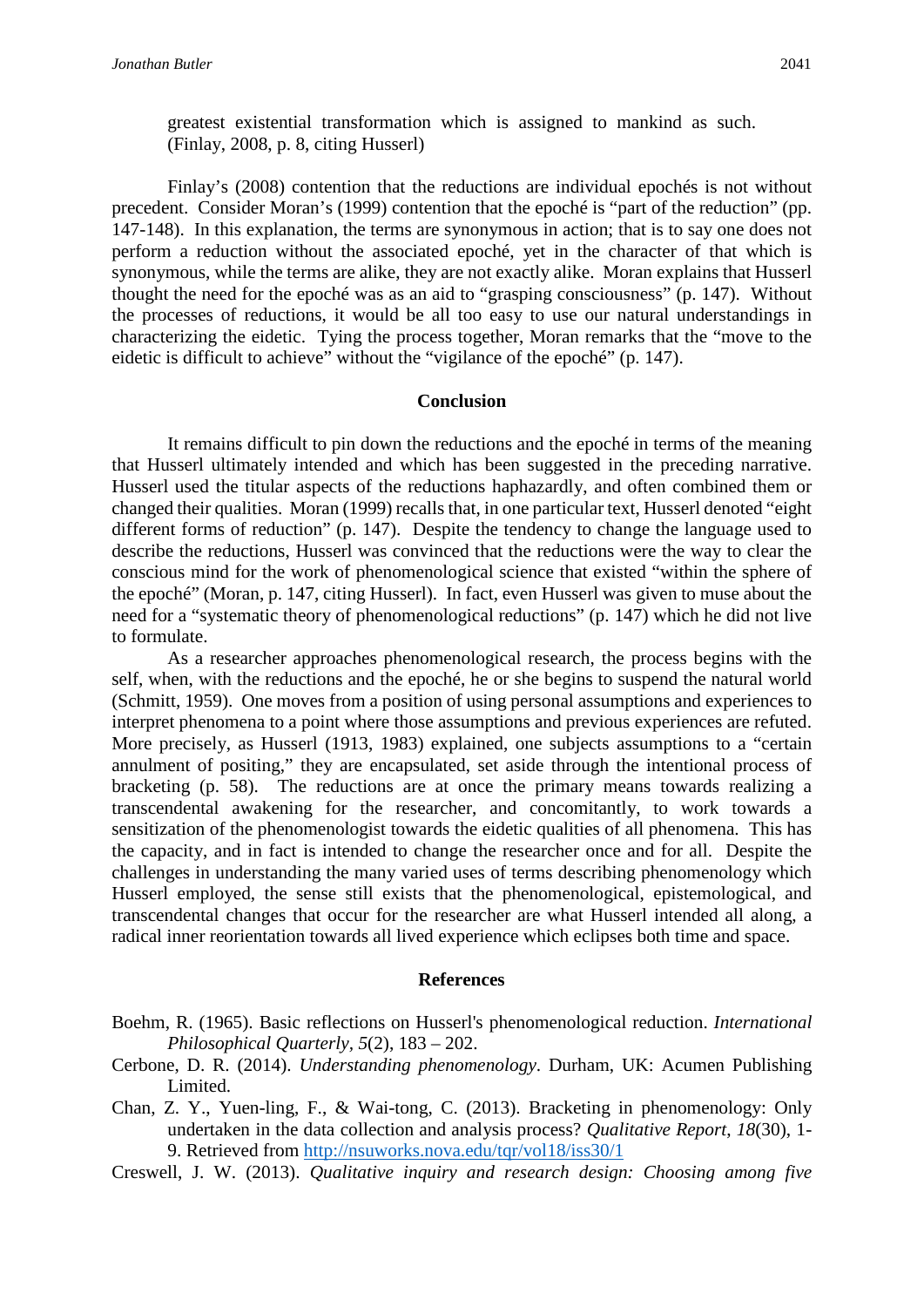*approaches* (3rd ed.). Thousand Oaks, CA: Sage Publications, Inc.

- Dowling, M., & Cooney, A. (2012). Research approaches related to phenomenology: Negotiating a complex landscape. *Nurse Researcher, 20*(2), 21-27.
- Duranti, A. (2010). Husserl, intersubjectivity and anthropology. *Anthropological Theory, 10*(1), 16-35.
- Findlay, J. N. (2012). Notes on the Ideen of Husserl. *The Philosophical Forum, 43*(1), 65-89.
- Finlay, L. (2008). A dance between the reduction and reflexivity: Explicating the "phenomenological psychological attitude". *Journal of Phenomenological Psychology*, *39*(1), 1-32. doi: 10.1163/156916208X311601
- Hamill, C., & Sinclair, H. (2010). Bracketing practical considerations in Husserlian phenomenological research. *Nurse Researcher, 17*(2), 16-24.
- Hopkins, B. (2010). *Philosophy of Husserl.* Durham, UK: Acumen.
- Husserl, E. (1965). Philosophy and the Crisis of European Man. In Q. Lauer, (Trans.), *Phenomenology and the Crisis of Philosophy* (pp. 149-192). New York, NY: Harper Torchbooks. (Original work published 1935).
- Husserl, E. (1983). Ideas pertaining to a pure phenomenology and to a phenomenological philosophy. First book: General introduction to a pure phenomenology. In F. Kersten, (Trans.), *Edmund Husserl: Collected works, (Vol. 2)*. Boston: Martinus Nijoff Publishers. (Original work published 1913).
- Husserl E. (1982). *Cartesian meditations: An introduction to phenomenology*. 7<sup>th</sup> Edition (D. Cairns, Trans). Boston: Kluwer Boston, Inc. (Original work published 1929)
- Jacobs, H. (2013). Phenomenology as a way of life? Husserl on phenomenological reflection and self-transformation. *Continental Philosophy Review, 46*(3), 349-369.
- Lübcke, P. (1999). A semantic interpretation of Husserl's epoché. *Synthese, 118*(1), 1-12.
- McGuirk, J. (2008). Phenomenological reduction, epoché, and the speech of Socrates in the Symposium. *Southern Journal of Philosophy*, *46*(1), 99-120.
- Moran, D. (1999). *Introduction to phenomenology*. Florence, KY, USA: Routledge.
- Mortari, L. (2008). The ethic of delicacy in phenomenological research. *International Journal of Qualitative Studies on Health & Well-Being*, *3*(1), 3-17.
- Overgaard, S. (2002). Epoché and solipsistic reduction. *Husserl Studies, 18*(3), 209-222
- Perniola, M. (2011). The expanded epoché. *Iris, 3*(6), 157-170.
- Pietersma, H. (2006). *Phenomenological Epistemology*. New York: Oxford University Press
- Reeder, H. P. (2010). *Theory and practice of Husserl's phenomenology*. Bucharest: Zeta Books, 2010.
- Russell, M. (2010). *Guides for the perplexed: Husserl: A guide for the perplexed*. London, GBR: Continuum International Publishing.
- Schmitt, R. (1959). Husserl's transcendental-phenomenological reduction. *Philosophy and Phenomenological Research, 20*(2), 238-245.
- Schutz, A. (1967). *The phenomenology of the social world*. Evanston: Northwestern University Press.
- Schutz, A. (1970). *On phenomenology and social relations.* (H.R. Wagner, Ed). Chicago: University of Chicago Press.
- Sousa, D. (2014). Phenomenological psychology: Husserl's static and genetic methods. *Journal of Phenomenological Psychology*, *45*(1), 27-60.
- Taminiaux, J. (2004). *Metamorphosis of phenomenological reduction*. Milwaukee: Marquette University Press.